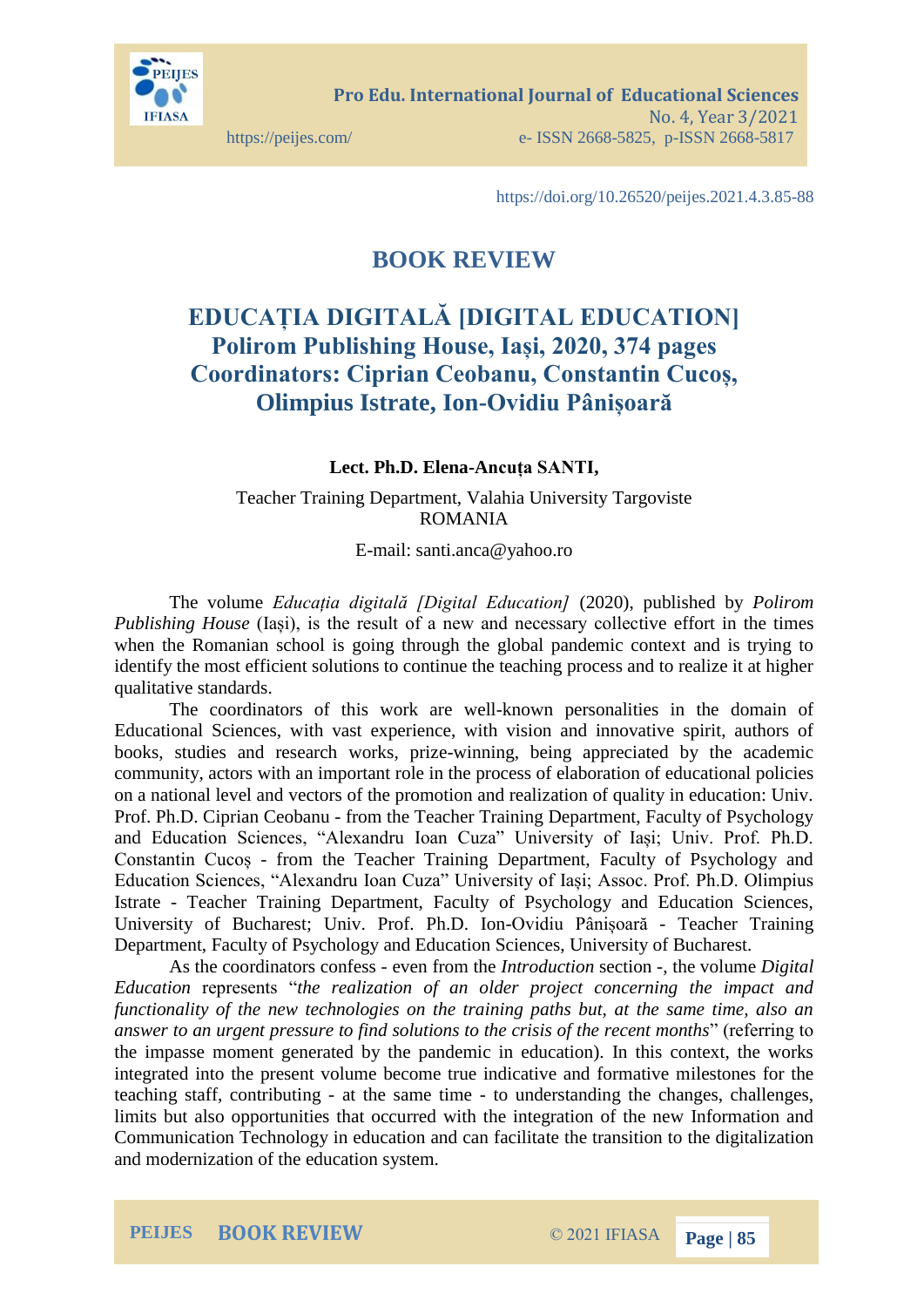

Realized in a scientific, rigorous, realistic manner and approach each problem in a complex manner, the studies and research work integrated into this volume offer departure points both to the subsequent research, opening directions of educational thinking and action, and to the applied, concrete practice from the school area. The interrogations and reflections that the authors start from are objective and pertinent, without offering, however, a negative perspective on the subject approached, although the new environment that education has moved into for a while - the online environment - requires adjustments and a gradual rethinking of the entire educational process, from the skills a teacher should possess, to the curriculum, to the strategies used, to the resources and time management and to the way the student can be motivated and involved the best way possible in his/her training and development process:

- "How and how much traditional learning is found in long-distance learning?"
- .How looks the *new normal* in education (considering that some types of activities can be *moved* permanently online while others cannot)?"
- "How do we eliminate or attenuate inequalities concerning technological access or use - among the different categories of students: prodigy, with special needs, underprivileged, etc.?"

Digital skills become essential, and "*the curriculum must go through redefinitions and redimensioning of technical and pedagogical order, taking into account both features, intrinsic to the new learning framework (relocation of training, asynchronicity, increased autonomy of the trainee), and a series of parameters characterizing the larger, sociocultural context, in which education is realized*", affirms Prof. Constantin Cucoș (p. 260).

In the first part of the volume, *Sociocultural perspectives of the use of technology in education* are described. Thus, Univ. Prof. Ph.D. Ciprian Ceobanu opens the series of articles with the paper *Educational reconfiguring in the era of digital technology*; Univ. Lect. Ph.D. Simona Adam approaches the topic of *Generations in the change in the education system. The immigrants' and digital natives' digital skills*; Assoc. Prof. Ph.D. Silvia Făt realizes a synthesis centered on the educational effects of the *social networks* on students and teachers; Assoc. Prof. Ph.D. Roxana Ghiațău presents the aspects of *Ethics and technology in the educational context*. Other topics found in this part are *Risks and security in the use of information technologies in educational contexts* (Univ. Lect. Ph.D. Andrei-Lucian Marian), *Personal data protection and security in digital education* (Ph.D. candidates Adriana-Maria Șandru and Daniel-Mihail Șandru, law expert and trainer).

The second part of the volume *- Forms and hypostases of the technology-assisted learning -* brings into the reader's attention *The education process in the perspective of digitalization*, a topic that Univ. Prof. Ph.D. Ion-Ovidiu Pânișoară debates from multiple perspectives, and where we find valuable ideas about the school of tomorrow, which needs to keep up with the changes in the social life, about today student's profile, curious, open to change, about *digital citizenship*, cyberbullying, about the realities in today school and the students' and the teachers' lack of motivation, about the high-quality teaching paths and practices, and about the way the digital resources support this process, concluding that "*school must permanently remain a place of experimentation, regulation and reconsideration of the technology and pedagogy behind the teaching approach*", to offer stability and balance.

About the *Improvement of the education process and school performance by using the digital tools and resources*, Assoc. Prof. Ph.D. Olimpius Istrate realizes an analysis based on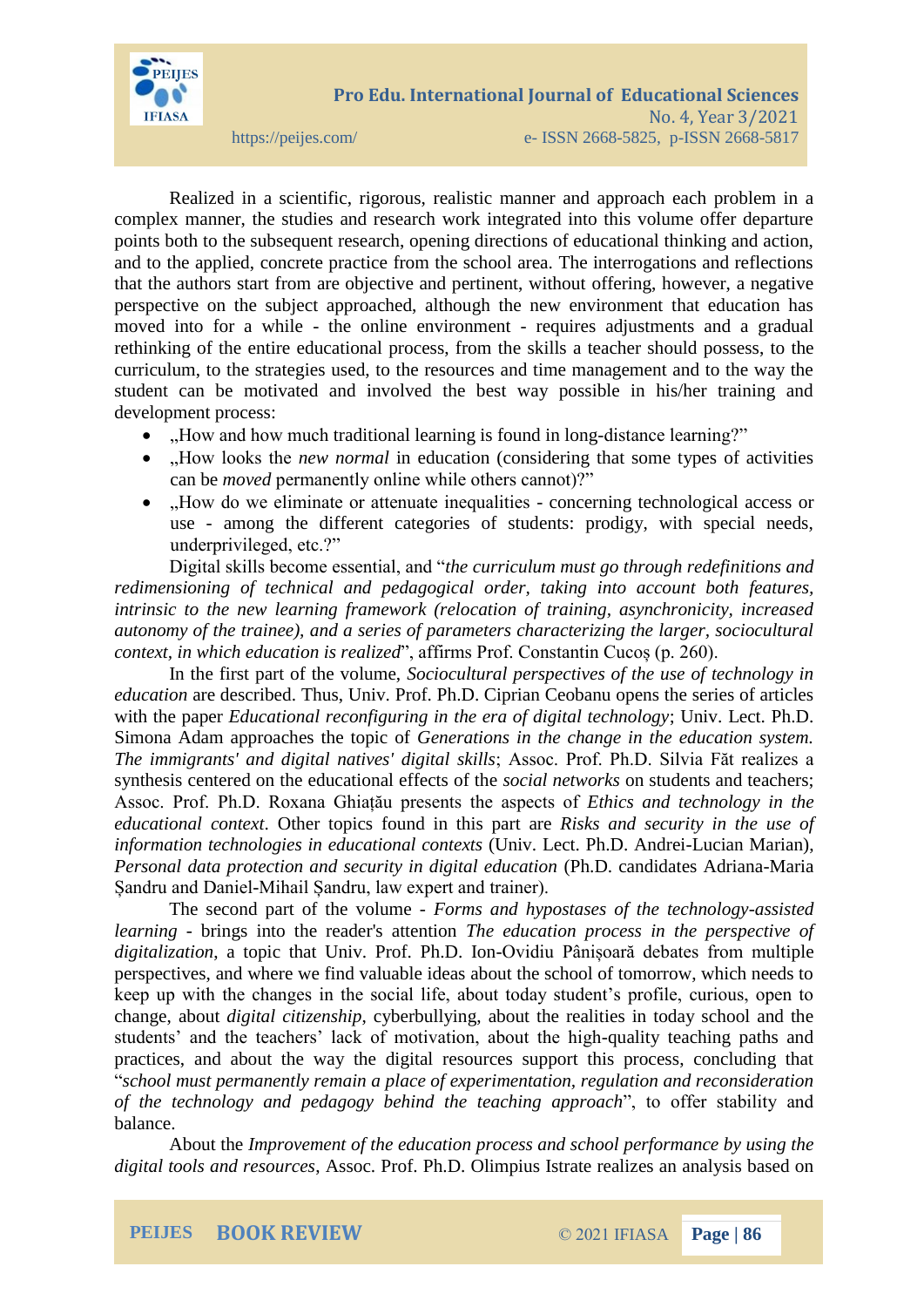

specialized studies, illustrating the importance of e-learning in the increase of the graduates' chances of joining the labor market, and a series of results of ICT introduction in the teaching process. Other topics approached in this part: *Explanatory models of learning using ICT* (Univ. Lect. Ph.D. Ruxandra Chirca); *Modification of the individual learning profile in the digital technologies era* (Univ. Lect. Ph.D. Cornelia Măirean); *Self-regulated learning in the virtual environment* (Univ. Lect. Ph.D. Versavia Curelaru); *Investigation-based learning, by using a computer* (Univ. Lect. Ph.D. Roxana Apostolache); *M-learning and u-learning* (Univ. Lect. Ph.D. Dana Crăciun).

In the third part of the volume - *Technology in the delineation of pedagogical innovation* -, Assoc. Prof. Ph.D. Cătălin Glava debates a topic related to *Online learning platforms*, Ph.D. Simona Velea - excellence scientific researcher at the Education Sciences Institute approaches the topic of *European school partnerships by eTwinning*: what is the eTwinning community, about the students' motivation for education and the improvement of school results, about learning in groups or transnational classes using digital technology, etc.; Univ. Prof. Ph.D. Carmen Holotescu and Assoc. Prof. Ph.D. Gabriela Grosseck speaks about *Open education. Open educational resources and mass open online courses*, and Univ. Prof. Ph.D. Emil Stan proposes a topic about *Game and gratuitousness*.

Part 4 - called *Specificity of the teaching process in the technological era* - reunites under this title topic: *Digital education: for a functional and innovative didactics* (Univ. Prof. Ph.D. Ioan Neacșu); *Pedagogical mediation in the digital era* (Univ. Prof. Ph.D. Dorina Sălăvăstru); *Generating e-learning school contents/learning supports* (Univ. Prof. Ph.D. Constantin Cucoș); *Digital textbooks and students' skill formation* (Ph.D. Iuliana Lazăr and Assoc. Prof. Ph.D. Georgeta Pânișoară); *Evaluating school and academic performances in digital educational environments* (Univ. Prof. Ph.D. Nicoleta Laura Popa) and *Training teachers for nowadays' education* (Assoc. Prof. Ph.D. Marian D. Ilie).

"*Educational informatization* - affirms Prof. Constantin Cucoș (p. 257) - *represents an axis of educational modernization and renewal*". In strong relation to this technological environment, the school must realize a series of actions: assume it, exploit it didactically, transforming it into a support and way of learning further, "charge" it with educationgenerating stimuli, teach the young how to "live" in this new environment, to "*become critical and autonomous with this huge flow in which everything is mixed: value and nonvalue, necessary and accessory, beneficial and maleficent, comfort and danger, etc.*". At the same time, school is called to "*humanize this environment, fill it with perennial and useful values not just for those present, but also for those coming after us*" (p. 258).

The last part of the volume approaches topics related to *Using technology for educational support services*. In this respect, Ph.D. candidate Mihai Iacob presents the theme *Digital technology in career counseling*, Univ. Prof. Ph.D. Alois Gherguț proposes the topic: *The new digital technologies - approaches in special education and school inclusion for children with special educational needs.* In this last part, we can find subjects such: *Advantages and limits in using modern technologies for teaching basic disciplines to pupils with intellectual deficiencies* (Univ. Prof. Ph.D. Florin Emil Verza and Assoc. Prof. Ph.D. Marilena Bratu); *Technology in psychomotricity* (Univ. Prof. Ph.D. Beatrice Aurelia Abalașei and Univ. Lect. Ph.D. Raluca Mihaela Onose) and *Digital skills development in the elderly* (Univ. Lect. Ph.D. Georgeta Diac).